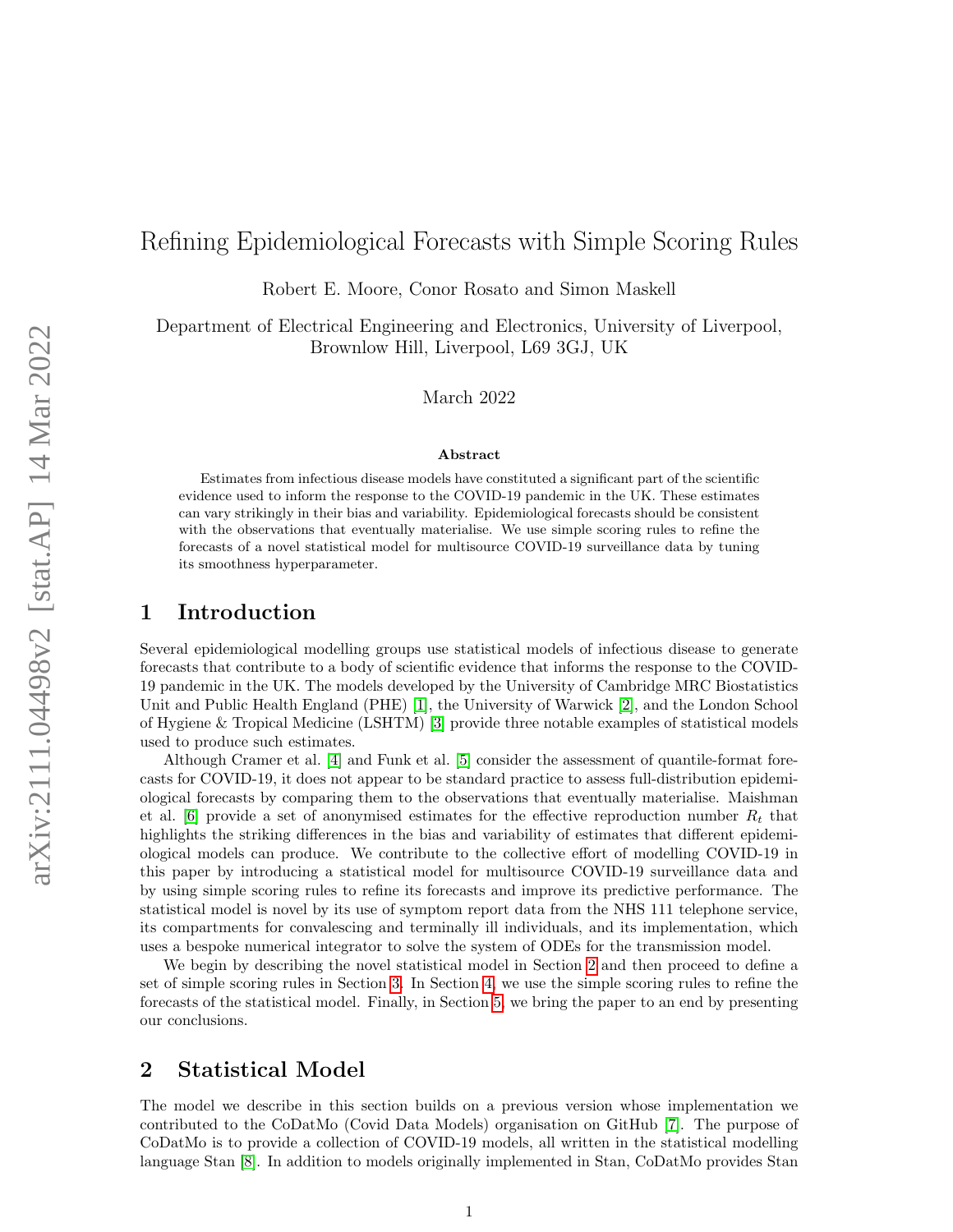instantiations of COVID-19 models, initially written in other programming languages. By hosting a set of well-documented models, all implemented in a common language, CoDatMo hopes to improve understanding of the set of existing models and make it easier for newcomers and established researchers within the domain of epidemiology to make extensions and potential improvements.

We note that CoDatMo has already had some success against its objectives, with a group, primarily based at Universidade Nove de Julho in Brazil, creating a related but simpler model [\[9\]](#page-12-4). We also note that the UK Health Security Agency uses a slightly more sophisticated version of the model presented in this paper to generate weekly estimates of the effective reproduction number and growth rate for regions of the UK [\[10\]](#page-12-5).

The statistical model consists of two parts: a transmission model that captures a simplified mechanism for the spread of coronavirus through the population; and an observation model that encapsulates the assumptions about the connection between the states of the transmission model and the observed surveillance data used to calibrate the model.

### 2.1 Transmission Model

The simple SIR compartmental model developed by Kermack and McKendrick [\[11\]](#page-12-6) provides the theoretical basis for the transmission model. As with the SIR model, we assume a single geographical region with a large population of identical individuals who come into contact with one another uniformly at random but do not come into contact with individuals from other areas. In contrast to some other models, for example, those developed by Birrell et al. [\[1\]](#page-11-0) and Keeling et al. [\[2\]](#page-11-1), we treat the population as identical in terms of age and sex and only discriminate between individuals based on their disease states. We also assume that the population is closed, meaning that no births or deaths occur and no migration in or out of the population occurs.

The SIR model divides the population into three disease states: individuals who are (S) susceptible to infection; individuals who have been infected with the disease and are (I) infectious to other people; and individuals who have  $(R)$  "recovered" either by recuperating from the disease or dying. We augment these compartments in the transmission model by adding disease states for individuals who have been (E) exposed to the virus but are not yet infectious, individuals that are no longer infectious and whose final disease states are (P) pending, and individuals who have (D) died of the disease. The exposed and dead compartments are standard extensions to the original SIR model. In contrast, we believe the pending compartments to be a novel aspect of the model. These compartments contain individuals who are either convalescing or terminally ill as a result of infection. In addition to adding these compartments, we redefine the (R) recovered population to include the living only.

Inspired by the work of the University of Cambridge MRC Biostatistics Unit and Public Health England (PHE)  $[1]$ , we partition each of the intermediate disease states  $(E, I, P)$  into two sub-states. Partitioning the sub-states in this way makes the model more realistic by implicitly constraining the times spent in each of these disease states to have Erlang rather than Exponential distributions.

We assume that there is at least one individual in each susceptible, exposed, and infectious compartment on the 17th of February 2020, which is the beginning of time in the model. At this stage, we assume that no population members are pending, have recovered, or have died. Two parameters,  $\alpha_1$  and  $\alpha_2$ , determine the allocation of the rest of the population to the first five compartments of the transmission model.  $\alpha_1$  is the proportion of the remaining population initially in the susceptible compartment, and  $\alpha_2$  is the proportion of the infected population that is not yet infectious at time zero. For simplicity, we divide the exposed and infectious populations equally between the respective sub-states. We can express the exact relationship between the two parameters,  $\alpha_1$  and  $\alpha_2$ , and the initial state of the transmission model as a set of equations: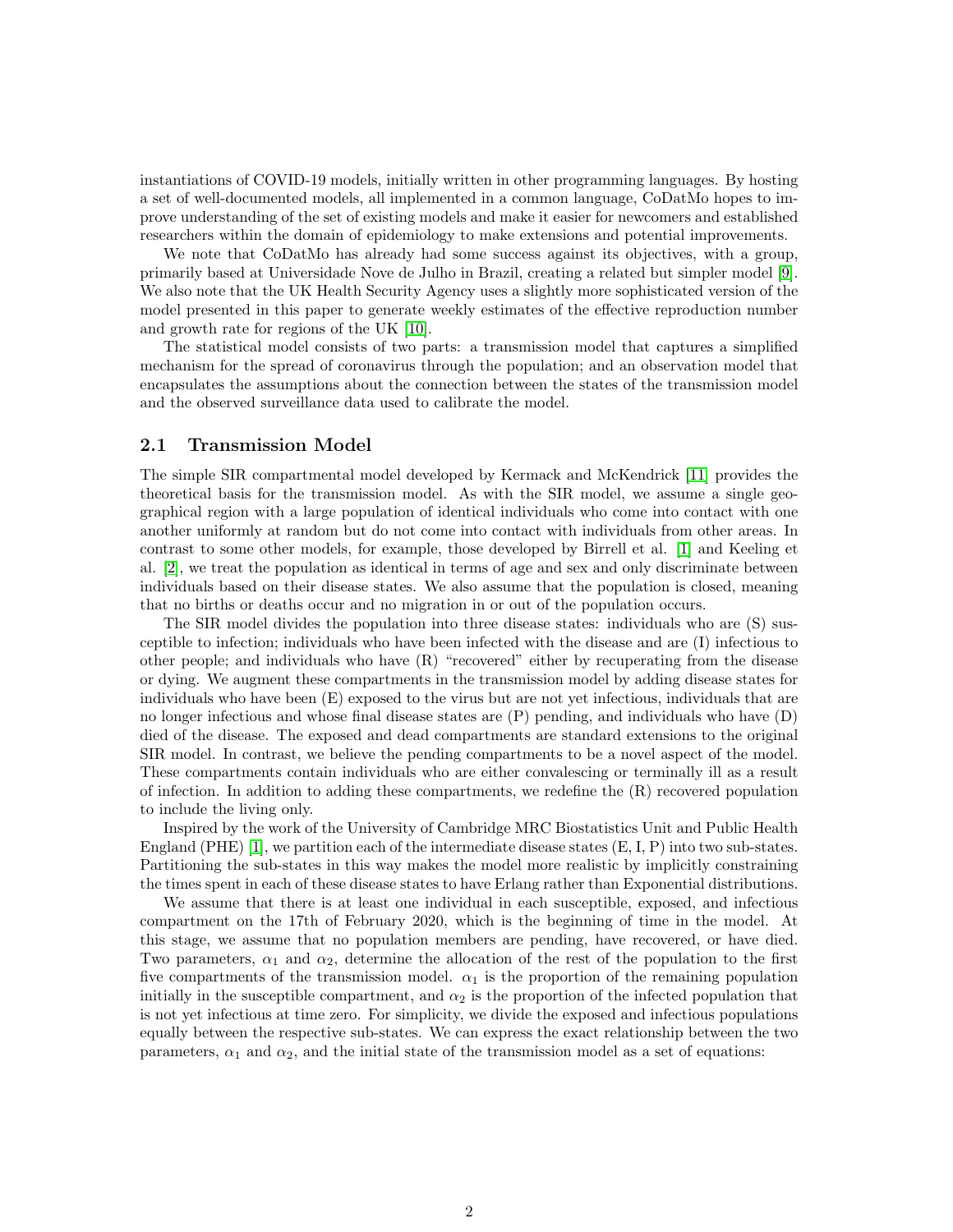$$
S(0) = (N-5)\alpha_1 + 1,\tag{1}
$$

$$
E_1(0) = \frac{1}{2}(N-5)(1-\alpha_1)\alpha_2 + 1,
$$
\n(2)

$$
E_2(0) = \frac{1}{2}(N-5)(1-\alpha_1)\alpha_2 + 1,
$$
\n(3)

$$
I_1(0) = \frac{1}{2} (N - 5) (1 - \alpha_1) (1 - \alpha_2) + 1,
$$
\n(4)

$$
I_2(0) = \frac{1}{2}(N-5)(1-\alpha_1)(1-\alpha_2) + 1,
$$
\n(5)

$$
P_1(0) = 0,\t\t(6)
$$

$$
P_2(0) = 0,\t\t(7)
$$

 $R(0) = 0,$  (8)

$$
D(0) = 0.\t\t(9)
$$

Figure [1](#page-2-0) provides a graphical illustration of the transmission model that captures the assumptions relating to the flow of individuals between disease states.



<span id="page-2-0"></span>Figure 1: A graph of the transmission model. Individuals begin their journey in the susceptible (S) state. From here, they are infected and move into the exposed (E) state. After the virus has incubated for a while, they continue into the infectious (I) state. Next, they enter the pending (P) state, after which they either migrate into the recovered (R) state if convalescing or pass into the deceased (D) state if terminally ill.

We assume that the population randomly mixes as time elapses, with infectious and susceptible individuals coming into contact with one another, potentially transmitting the virus. Susceptible people who have become exposed through these contacts are not initially infectious. The virus replicates in their bodies for a time, known as the latent period, before they become infectious and have the potential to transmit the virus onto members of the remaining susceptible population. After being infectious for some time, we assume that individuals enter a state of pending before either recovering and becoming indefinitely immune to reinfection if they were convalescing or dying if they were terminally ill.

The number of individuals in each disease state varies with time according to a system of ordinary differential equations: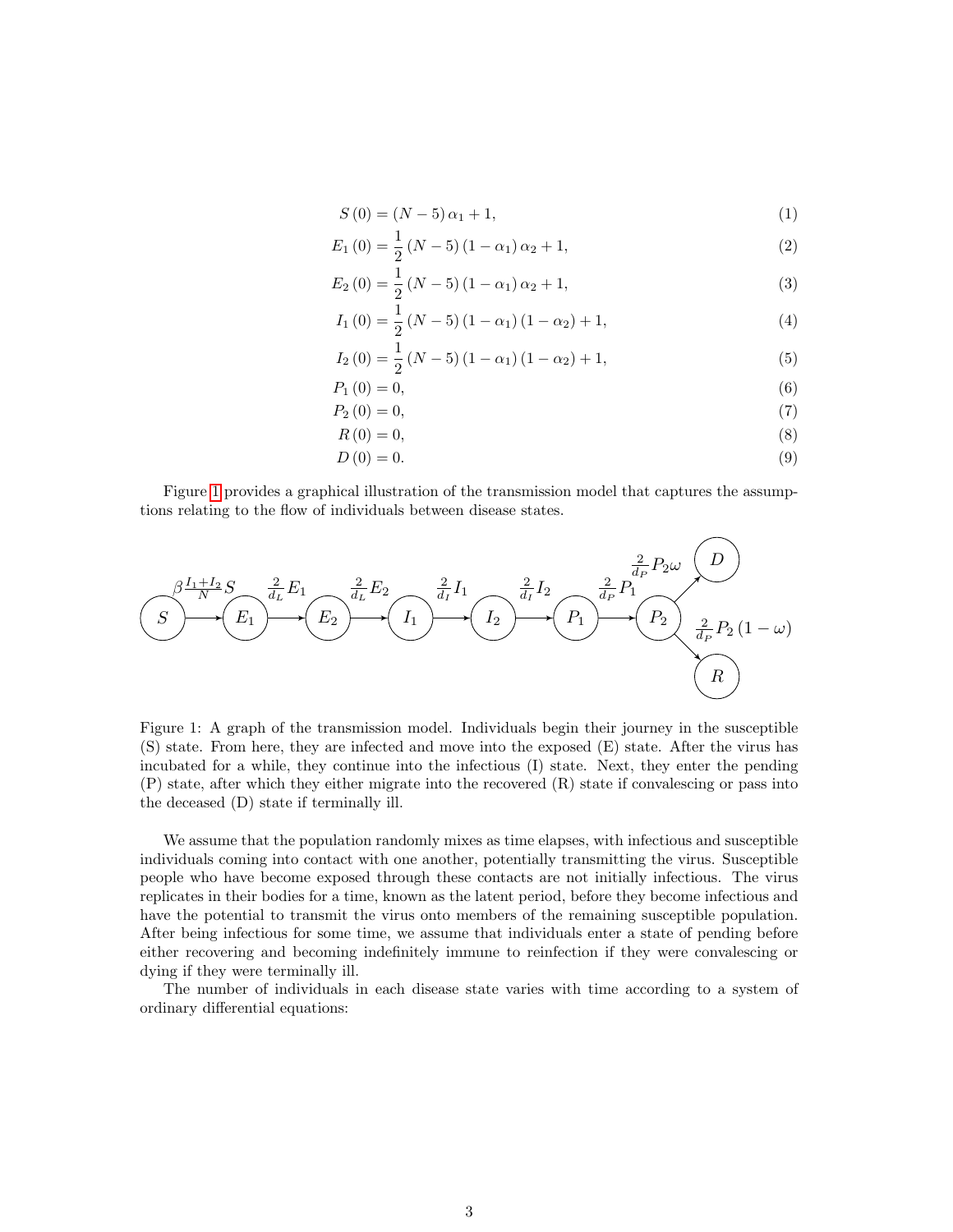<span id="page-3-0"></span>
$$
\frac{dS(t)}{dt} = -\beta(t)\frac{I_1(t) + I_2(t)}{N}S(t),
$$
\n(10)

$$
\frac{dE_1(t)}{dt} = \beta(t)\frac{I_1(t) + I_2(t)}{N}S(t) - \frac{2}{d_L}E_1(t),\tag{11}
$$

$$
\frac{dE_2(t)}{dt} = \frac{2}{d_L} [E_1(t) - E_2(t)],
$$
\n(12)

$$
\frac{dI_1(t)}{dt} = \frac{2}{d_L}E_2(t) - \frac{2}{d_I}I_1(t),\tag{13}
$$

$$
\frac{dI_2(t)}{dt} = \frac{2}{d_I} [I_1(t) - I_2(t)],
$$
\n(14)

$$
\frac{dP_1(t)}{dt} = \frac{2}{d_I}I_2(t) - \frac{2}{d_P}P_1(t),\tag{15}
$$

$$
\frac{dP_2(t)}{dt} = \frac{2}{dP} \left[ P_1(t) - P_2(t) \right],\tag{16}
$$

$$
\frac{dR(t)}{dt} = \frac{2}{d_P} P_2(t) \left[ 1 - \omega \right],\tag{17}
$$

$$
\frac{dD(t)}{dt} = \frac{2}{d_P} P_2(t)\omega,\tag{18}
$$

where

- $S(t)$  is the number of susceptible individuals who have not yet been infected and are at risk of infection,
- $E_1(t) + E_2(t)$  is the number of exposed individuals who have been infected but are not yet infectious,
- $I_1(t) + I_2(t)$  is the number of infectious individuals,
- $P_1(t) + P_2(t)$  is the number of pending individuals who are either convalescing or are terminally ill,
- $R(t)$  is the number of recovered individuals,
- $D(t)$  is the number of dead individuals,
- $N = S(t) + E_1(t) + E_2(t) + I_1(t) + I_2(t) + P_1(t) + P_2(t) + R(t) + D(t)$  is the constant total number of individuals in the population,
- $\bullet$   $d_L$  is the mean time between infection and onset of infectiousness,
- $d_I$  is the mean time for which individuals are infectious,
- $d_P$  is the mean time for which individuals are pending,
- $\omega$ , the infection fatality ratio (IFR), is the proportion of infected individuals who will die,
- $\bullet$   $\beta(t)$  is the mean rate of contacts between individuals per unit time that are sufficient to lead to transmission if one of the individuals is infectious and the other is susceptible.  $\beta(t)$  is a continuous piecewise linear function of time:

$$
\beta(t) = \sum_{j=1}^{J} \beta_j(t) \chi_{[t_{j-1}, t_j)}(t),
$$
\n(19)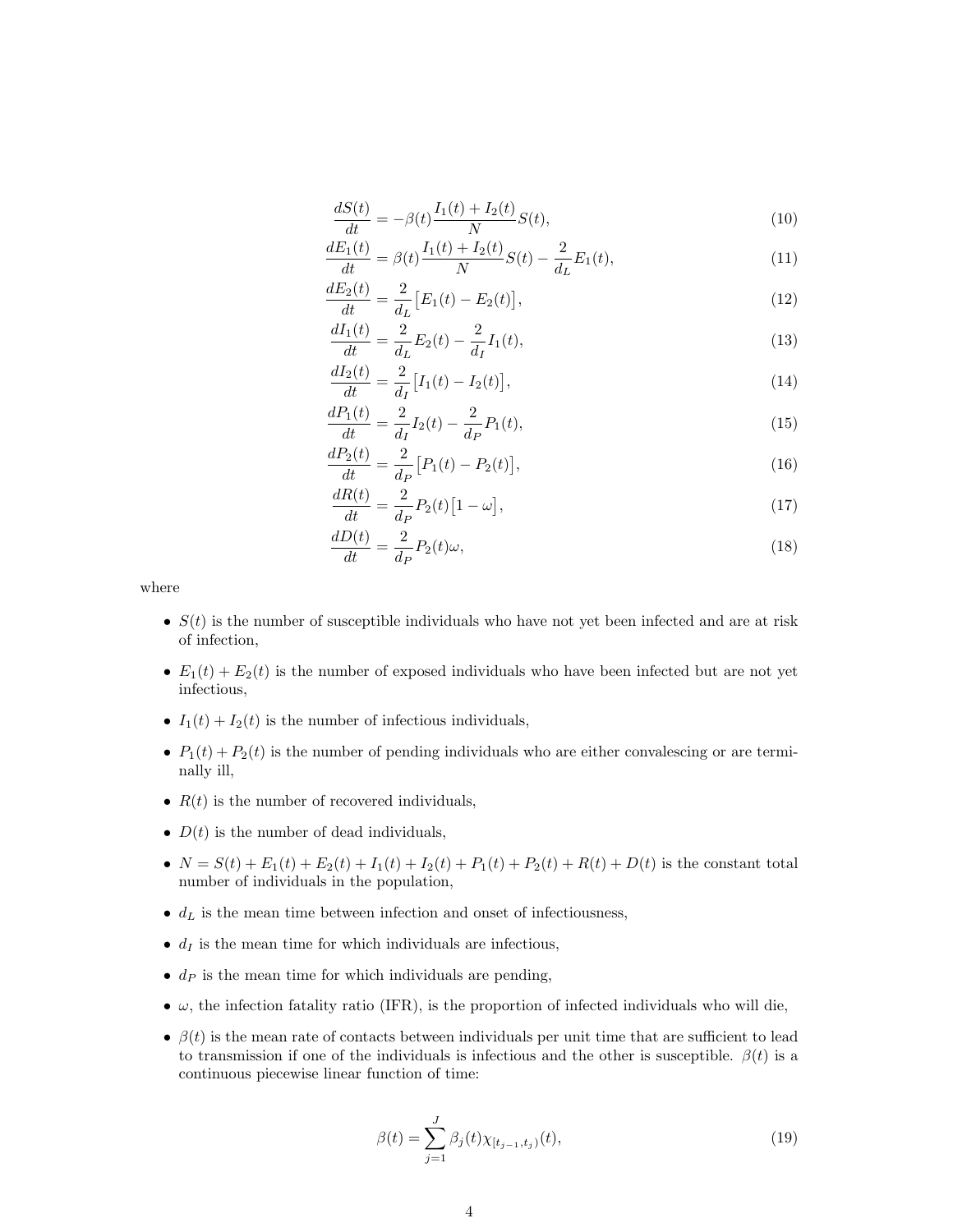where the mean rate of effective contacts during the jth time interval,  $\beta_i(t)$ , is given by

<span id="page-4-0"></span>
$$
\beta_j(t) = \frac{\beta_{j+1} - \beta_j}{t_j - t_{j-1}} (t - t_{j-1}) + \beta_j,
$$
\n(20)

and

<span id="page-4-2"></span>
$$
\chi_{[t_{i-1},t_i)}(t) = \begin{cases} 1 & \text{if } t \in [t_{i-1},t_i), \\ 0 & \text{if } t \notin [t_{i-1},t_i). \end{cases}
$$
(21)

The effective contact rate parameters  $\beta_1, \beta_2, ..., \beta_{J+1}$  in Equation [20](#page-4-0) are the values  $\beta(t)$  takes on a set of predefined dates  $t_0, t_1, ..., t_J$ . The first date is the 17th of February 2020, and each date that follows is seven days after the last, with the second date being the 24th of March 2020, the first day after the Prime Minister announced the first national lockdown.

#### <span id="page-4-3"></span>2.2 Observation Model

Epidemiological modelling groups use many types of surveillance data to calibrate statistical models of infectious diseases. The observation model captures the assumptions about the relationship between the states of the transmission model and the surveillance data that we use for calibration.

We have designed the observation model to be extensible. Here, the model only has components for death, hospital admission and symptom report data to keep things simple. Nonetheless, the observation model can be extended to assimilate additional types of surveillance data, such as case data, by appending extra components similar in structure to those for ingesting the hospital admission and symptom report data.

#### 2.2.1 Death Data

On their official website for coronavirus data [\[12\]](#page-12-7), the UK government publishes a daily time series of the number of deaths of individuals whose death certificate mentioned COVID-19 as one of the causes. We assume that the number of deaths on day t, according to this definition,  $d_{obs}(t)$ , has a negative binomial distribution parameterised by a mean  $d(t)$  and parameter  $\phi_{\text{deaths}}$  which affects overdispersion:

<span id="page-4-1"></span>
$$
d_{\text{obs}}\left(t\right) \sim \text{NegativeBinomial}\left(d\left(t\right), \phi_{\text{deaths}}\right),\tag{22}
$$

where we use the alternative parameterisation of the negative binomial distribution as defined by the Stan Development Team [\[13\]](#page-12-8):

NegativeBinomial
$$
(\mu, \phi)
$$
 =  $\left(\begin{array}{c} n+\phi-1\\ n \end{array}\right) \left(\frac{\mu}{\mu+\phi}\right)^n \left(\frac{\phi}{\mu+\phi}\right)^{\phi}.$  (23)

In Equation [22,](#page-4-1)  $d(t)$  is the difference between the population of the D state of the transmission model between days  $t - 1$  and  $t: d(t) = D(t) - D(t - 1)$ .

#### 2.2.2 Hospital Admission Data

The UK government also publishes a daily time series of the number of COVID-19 patients admitted to hospital on their official website for coronavirus data [\[12\]](#page-12-7). We assume that, like the number of deaths, the number of hospital admissions on day t,  $h_{obs}(t)$ , has a negative binomial distribution parameterised by  $h(t)$  and  $\phi_{\text{admissions}}$ :

$$
h_{\text{obs}}\left(t\right) \sim \text{NegativeBinomial}\left(h\left(t\right), \phi_{\text{admissions}}\right),\tag{24}
$$

where

$$
h(t) = \rho_{\text{admissions}}(t) \times \frac{2}{d_I} I_2,
$$
\n(25)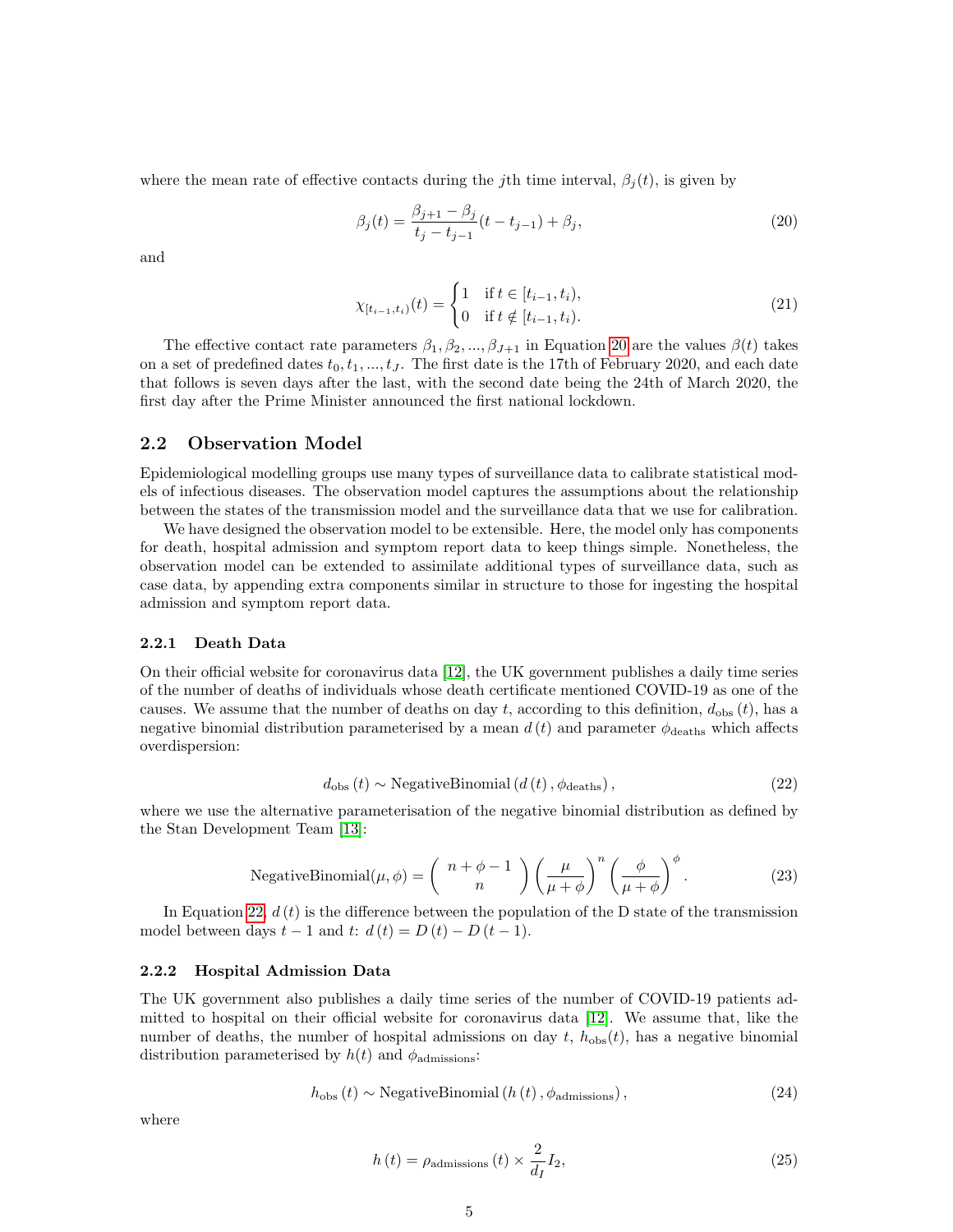i.e. the mean number of hospital admissions on day  $t$  equals the ratio of hospital admissions to potential patients,  $\rho_{\text{admissions}}(t)$ , multiplied by the number of new members of the pending state.  $\rho_{\text{admissions}}(t)$  is a continuous piecewise linear function of time:

<span id="page-5-2"></span>
$$
\rho_{\text{admissions}}(t) = \sum_{k=1}^{K} \rho_{\text{admissions},k}(t) \chi_{[t_{k-1},t_k)}(t),\tag{26}
$$

where the ratio of hospital admissions to potential patients during the kth time interval,  $\rho_{\text{admissions},k}(t)$ , is given by

<span id="page-5-1"></span>
$$
\rho_{\text{admissions},k}(t) = \frac{\rho_{\text{admissions},k+1} - \rho_{\text{admissions},k}}{t_k - t_{k-1}}(t - t_{k-1}) + \rho_{\text{admissions},k},\tag{27}
$$

and the indicator function for the kth time interval,  $\chi_{[t_{k-1},t_k)}(t)$ , is defined in Equation [21.](#page-4-2)

The parameters  $\rho_{\text{admissions},1}$ ,  $\rho_{\text{admissions},2}$ , ...,  $\rho_{\text{admissions},K+1}$  in Equation [27](#page-5-1) are the values  $\rho_{\text{admissions}}(t)$  takes on a set of predefined dates  $t_0, t_1, ..., t_K$ . The first date is the 24th of March 2020, and each date that follows is twelve weeks after the last, with the second date being the 16th of June 2020.

#### 2.2.3 Symptom Report Data

Every weekday up to the previous calendar day, NHS Digital publishes a daily time series of the number of assessments completed through the NHS 111 telephone service where callers reported potential coronavirus (COVID-19) symptoms [\[14\]](#page-12-9). Leclerc et al. found a strong correlation between the volume of these symptom reports and the number of COVID-19 deaths reported 16 days later [\[15\]](#page-12-10). We assume that, like the other types of surveillance data, the number of assessment calls to NHS 111 on day t where callers reported potential COVID-19 symptoms,  $c_{obs}(t)$ , has a negative binomial distribution parameterised by  $c(t)$  and  $\phi_{\text{calls}}$ :

$$
c_{\text{obs}}(t) \sim \text{NegativeBinomial}(c(t), \phi_{\text{calls}}), \qquad (28)
$$

where

$$
c(t) = \rho_{\text{calls}}(t) \times \left(\frac{2}{d_L}E_2 + \frac{2}{d_I}I_2\right),\tag{29}
$$

i.e. the mean number of assessment calls to NHS 111 on day t where callers reported potential COVID-19 symptoms equals the ratio of symptom reports to potential symptom reporters,  $\rho_{\text{calis}}(t)$ , multiplied by the sum of the number of new members of the infectious and pending states.

 $\rho_{\text{calls}}(t)$  is a continuous piecewise linear function of time almost identical to  $\rho_{\text{admissions}}(t)$ , which is defined by Equations [26](#page-5-2) and [27.](#page-5-1) The only difference is that the parameters  $\rho_{\text{calls},1}, \rho_{\text{calls},2}, ...,$  $\rho_{\text{calls},L+1}$  are associated with a different set of predefined dates  $t_0, t_1, ..., t_L$ . The first of these dates is the 24th of March 2020, and each date that follows is four weeks after the last, with the second date being the 16th of March 2020.

## <span id="page-5-0"></span>3 Scoring Rules

Scoring rules produce real numbers, also called numerical scores, that summarise the quality of probabilistic forecasts. More concretely, consider a probabilistic forecast  $P$  of an uncertain future quantity X for which the observation x eventually materialises. In a scenario such as this, a scoring rule provides a numerical score  $s(P, x)$  that quantifies the statistical consistency between the predictive distribution  $P$  and the observation  $x$ . Table [1](#page-6-0) shows the simple scoring rules that we use in this paper.

The logarithmic, quadratic, spherical, ranked probability, Dawid-Sebastiani, and squared error scores in Table [1](#page-6-0) are negatively oriented, with better forecasts typically resulting in lower scores.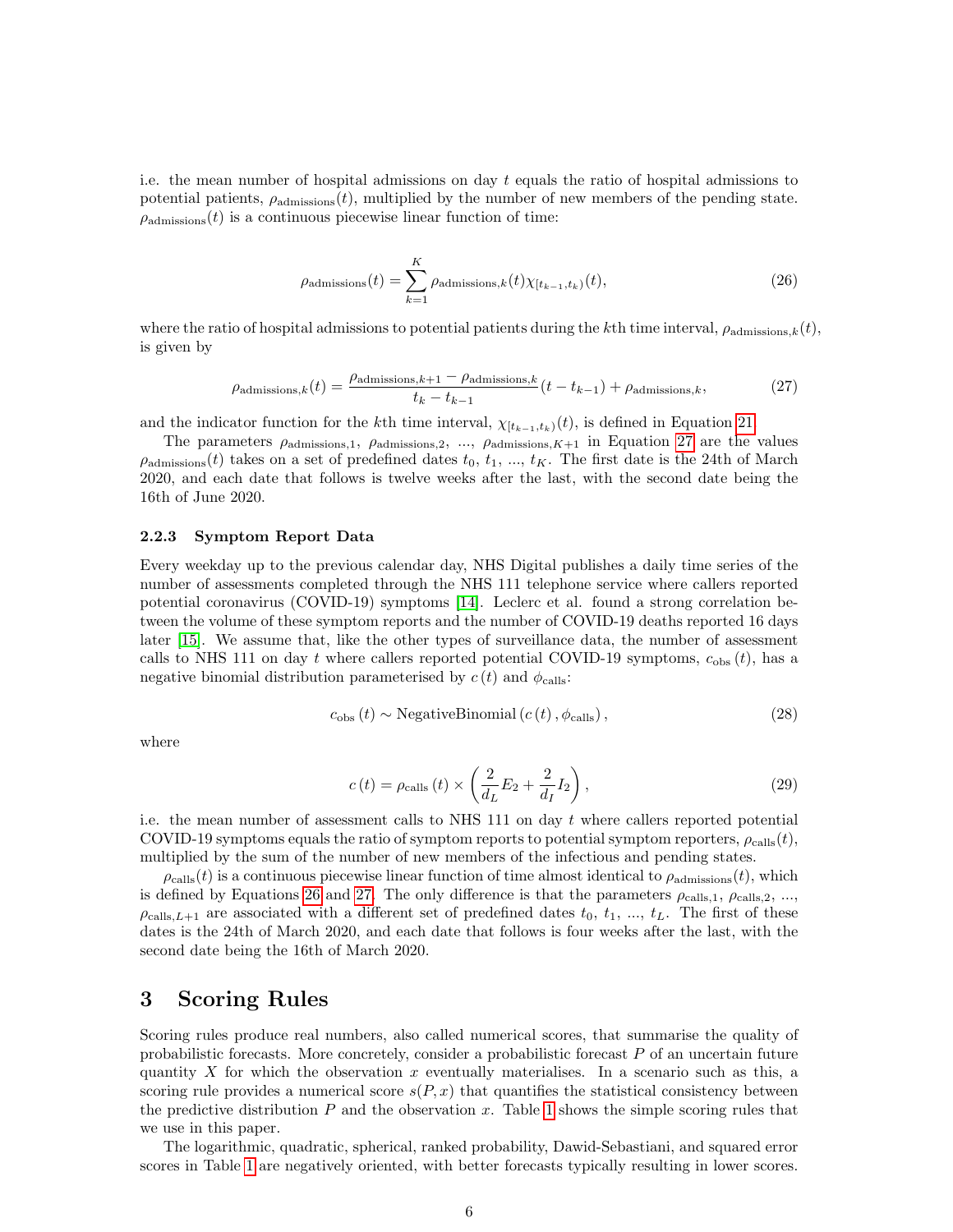<span id="page-6-0"></span>Table 1: The set of simple scoring rules that feature in this paper. In the definitions,  $p_x$  is the probability mass of the predictive distribution for an observed count x,  $||p||^2 = \sum_{k=0}^{\infty} p_k^2$ ,  $P_k$  is the value of cumulative predictive distribution for a count k,  $\mathbf{1}(.)$  is the indicator function, and  $\mu_P$ and  $\sigma_P^2$  are the mean and variance of the predictive distribution.

| <b>Scoring Rule</b>      | <b>Definition</b>                                                                   | Reference                           |  |  |
|--------------------------|-------------------------------------------------------------------------------------|-------------------------------------|--|--|
| Logarithmic score        | $\log(S(P, x) = -\log p_x)$                                                         | Good $[16]$                         |  |  |
| Quadratic score          | $\operatorname{qs}(P, x) = -2p_x +   p  ^2$                                         | Wecker $ 17 $                       |  |  |
| Spherical score          | $sphs(P, x) = -\frac{p_x}{\ p\ }$                                                   | Czado.<br>Gneiting<br>and Held [18] |  |  |
| Ranked probability score | $rps(P, x) = \sum_{k=0}^{\infty} {P_k - 1(x \le k)}^2$                              | Epstein $[19]$                      |  |  |
| Dawid-Sebastiani score   | $\mathrm{dss}(P,x)=\left(\frac{x-\mu_P}{\sigma_P}\right)^2+2\log\sigma_P$           | Gneiting<br>and<br>Raftery [20]     |  |  |
| Squared error score      | $\text{ses}(P, x) = (x - \mu_P)^2$                                                  | Czado.<br>Gneiting<br>and Held [18] |  |  |
| Normalised<br>score      | squared error $\operatorname{nses}(P, x) = \left(\frac{x-\mu_P}{\sigma_P}\right)^2$ | Carroll<br>and<br>Cressie $[21]$    |  |  |

These scores are also said to be proper in the sense that a forecaster minimises them when quoting their true belief. Proper scoring rules are considered essential for incentivising honest forecasting, a position argued by Gneiting and Raftery [\[20\]](#page-12-15).

In contrast, the normalised squared error score is improper, a quality that has resulted in it being discredited, for example, by Czado, Gneiting and Held [\[18\]](#page-12-13), as a tool for evaluating probabilistic forecasts. We argue that viewing it through the lens of propriety leads to an underappreciation of its unique properties, particularly its ability to distinguish between over-confidence and over-caution. Indeed, we see the normalised squared error score as a valuable diagnostic tool with advantages over proper scoring rules in certain situations.

Interestingly, the normalised squared error score is popular in the tracking and data fusion community, which has studied performance measures for evaluating estimation algorithms, such as Li and Zhao's absolute [\[22\]](#page-13-0) and relative [\[23\]](#page-13-1) error measures. Blasch, Rice, and Yang [\[24\]](#page-13-2), and Chen et al. [\[25\]](#page-13-3) describe a now-popular relative error measure called the Normalised Estimation Error Squared (NEES), which is a generalisation of the normalised squared error score to multiple dimensions. Researchers in the community have used the NEES extensively as an easily understood approach to arguing the merits of, for example, different extensions of the Kalman filter to specific non-linear settings where the Extended Kalman Filter is routinely over-confident [\[26\]](#page-13-4).

Scores are typically reported as averages over multiple probabilistic forecasts, each for a distinct point in time. Following Czado, Gneiting, and Held [\[18\]](#page-12-13), we use uppercase to denote the mean score over several forecasts. The tables in this paper use the mean scores LogS, QS, SphS, RPS, DSS, SES and NSES.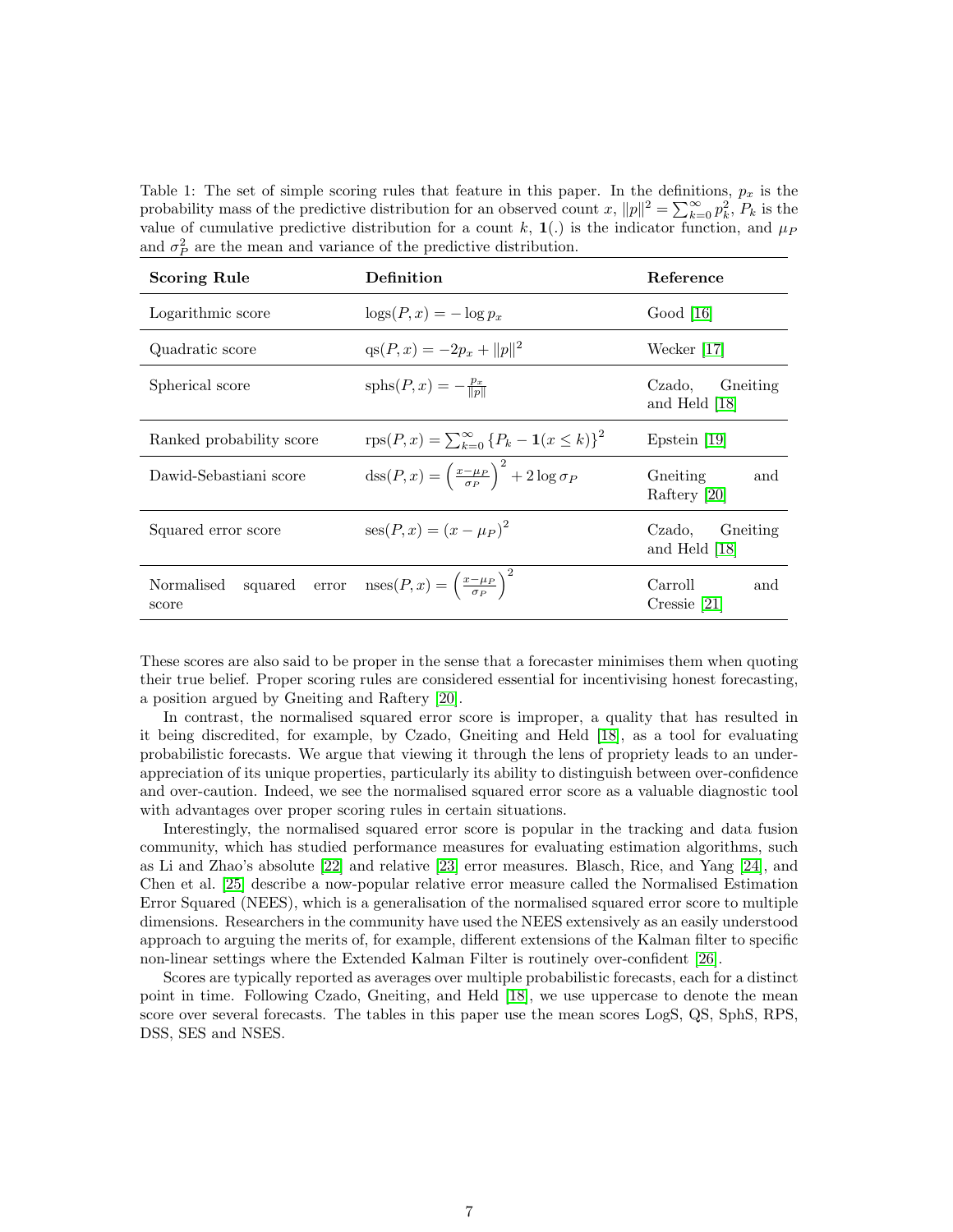## <span id="page-7-0"></span>4 Computational Experiments

### 4.1 Setup

We implement the statistical model described in Section [2](#page-0-0) in Stan [\[8\]](#page-12-3). Stan is a probabilistic programming language that allows users to articulate statistical models and calibrate them with data using a Markov chain Monte Carlo (MCMC) method called the No-U-Turn Sampler (NUTS), proposed by Hoffman and Gelman [\[27\]](#page-13-5). Stan also provides diagnostic information, such as warnings about divergent transitions, to help users check it has sampled the posterior faithfully.

In addition to encoding the statistical model, the Stan implementation includes prior distributions for the model parameters. Table [2](#page-8-0) gives details of the prior distributions we have chosen to use in the computational experiments, along with the reasoning behind their selection. Four of the prior distributions, for the parameters  $d_L$ ,  $d_L$ ,  $d_P$  and  $\omega$ , are based on estimates from the published literature on COVID-19. We base the prior distributions for  $d<sub>L</sub>$  and  $d<sub>I</sub>$  on estimates of the time variables rather than estimates of their mean values, for which we could not identify reliable estimates. This decision results in looser prior distributions and, in turn, wider posterior distributions for these two parameters.

The software implementation, which is publically available on  $\text{GitHub}^1$  $\text{GitHub}^1$ , has two idiosyncrasies worthy of discussion. First, the current implementation does not use any of the integrators provided by Stan to solve the system of ordinary differential equations (ODEs) in Equation [10.](#page-3-0) Instead, a bespoke implementation of the explicit trapezoidal method [\[28\]](#page-13-6) solves the system of ODEs for the transmission model. Anecdotally, the trapezoidal integrator significantly reduces runtime while producing acceptable numerical errors. Second, the current implementation only uses Stan's default initialisation strategy for  $1/\phi_{\text{deaths}}$ ,  $1/\phi_{\text{admissions}}$ ,  $1/\phi_{\text{calls}}$ ,  $\rho_{\text{admissions},1}$ , ...,  $\rho_{\text{admissions},K+1}$ ,  $\rho_{\text{calls},1}$ , ..., and  $\rho_{\text{calls},L+1}$  by drawing values uniformly between -2 and 2 on the unconstrained parameter space. Rather than doing this for  $\alpha_1, \alpha_2, \beta_1, ..., \beta_J, d_L, d_I, d_P$ , and  $\omega$ , the implementation draws uniformly from custom intervals to prevent initialisation failures caused by unrealistic parameter values.

We calibrate the model with data for England by using NUTS to draw six independent Markov chains for each of seven smoothness hyperparameter,  $\sigma_{\beta}$ , values. Each chain draws 512 samples and discards the first 256 drawn during warmup. We calibrate over the period from the 24th of March 2020 to the 31st of December 2020 with the death, hospital admission, and symptom report data described in Section [2](#page-0-0)[2.2.](#page-4-3) Each calibration job produces a posterior distribution for the statistical model's parameters, shown in Table [2.](#page-8-0) For each job, we generate two posterior predictive distributions for the daily number of deaths by simulating from the statistical model, first using the posterior samples for the parameters and second using only a point estimate for the parameters. We perceive that there are occasions where the use of point estimates can explain over-confident estimates. Specifically, we use the mean of the posterior samples as the point estimate for the parameters. The posterior predictive distributions span the 17th of February 2020 to the 21st of January 2021, with the last twenty-one elements being three-week forecasts for which we calculate the LogS, QS, SphS, RPS, DSS, SES and NSES.

### 4.2 Results

Mean scores for the forecasts that we generated with posterior samples for the parameters and point estimates for the parameters are presented in the top and bottom of Table [3,](#page-8-1) respectively. The columns contain results for different values of the smoothness hyperparameter  $\sigma_\beta$  defined in Table [2.](#page-8-0) Smaller values of  $\sigma_\beta$  make the random-walk prior on the effective contact rate  $\beta(t)$ tighter, causing it to vary more slowly and, if low enough, to underfit the data. Conversely, larger values of the smoothness hyperparameter loosen the random-walk prior and allow overfitting of the data if  $\sigma_{\beta}$  is high enough.

Generally, the mean scores in Table [3](#page-8-1) are lower, or closer to one in the case of NSES, for the forecasts generated with posterior samples for the parameters than for those generated with

<span id="page-7-1"></span><sup>&</sup>lt;sup>1</sup>https://github.com/codatmo/UniversityOfLiverpool\_PaperSubmission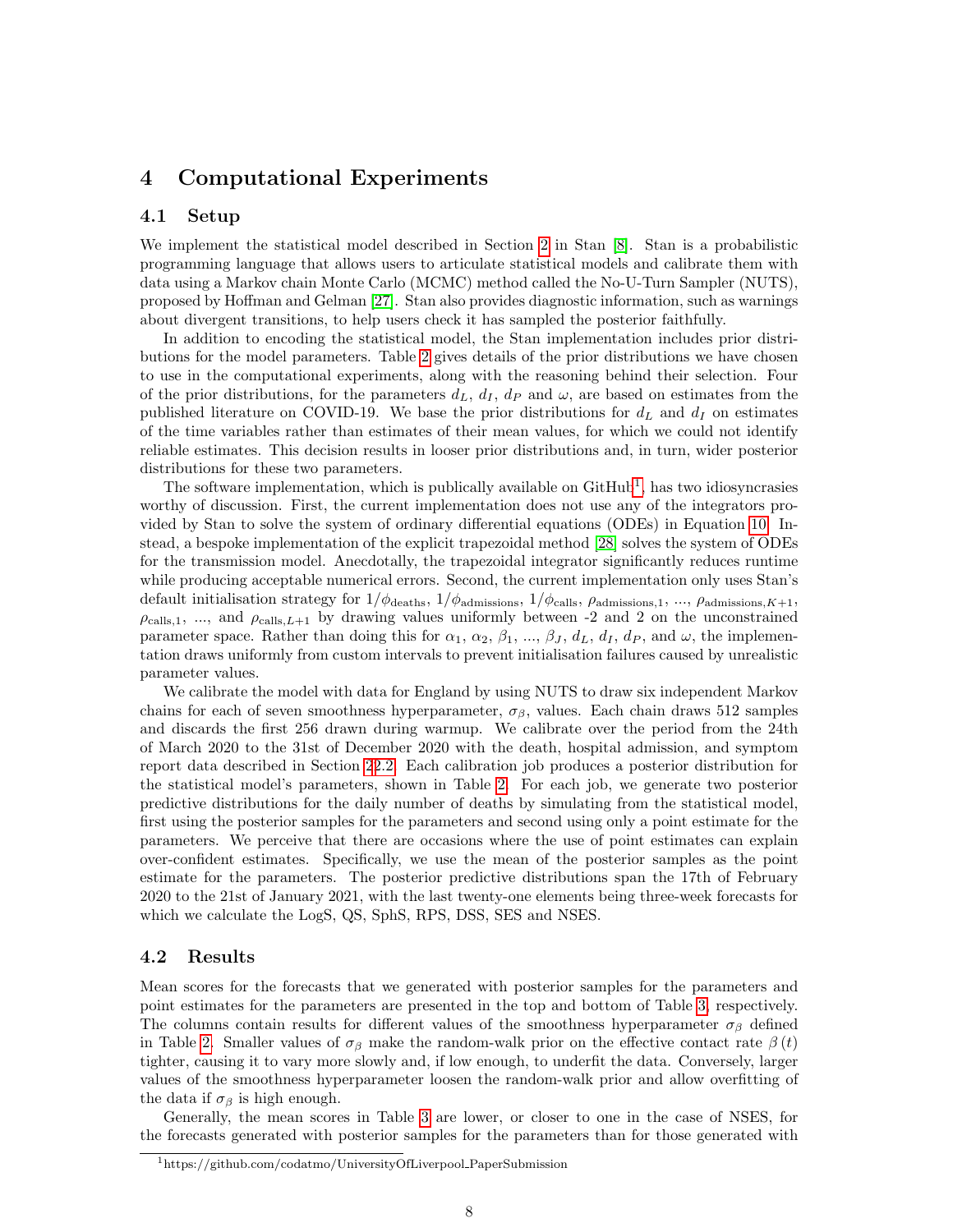| Parameter(s)                                                                                                                  | <b>Prior Distribution</b>                           | Comment                                                   |
|-------------------------------------------------------------------------------------------------------------------------------|-----------------------------------------------------|-----------------------------------------------------------|
| $\alpha_1$                                                                                                                    | Beta $(5.0, 0.5)$                                   | This reflects our belief that most of the pop-            |
|                                                                                                                               |                                                     | ulation is initially susceptible.                         |
| $\alpha_2$                                                                                                                    | Beta(1.1, 1.1)                                      | This reflects our uninformed beliefs about                |
|                                                                                                                               |                                                     | the initial division of the infected population           |
|                                                                                                                               |                                                     | into those who are infectious and those who               |
|                                                                                                                               |                                                     | are not.                                                  |
| $\beta_1$                                                                                                                     | HalfNormal $(0.0, 0.5)$                             | This is a generic, weakly informative prior               |
|                                                                                                                               |                                                     | inspired by the work of Gelman [29].                      |
| $\beta_2, , \beta_J$                                                                                                          | Normal <sup>+</sup> $(\beta_{i-1}, \sigma_{\beta})$ | This is random-walk prior with smoothness                 |
|                                                                                                                               |                                                     | hyperparameter $\sigma_{\beta}$ that enforces correlation |
|                                                                                                                               |                                                     | between contiguous $\beta_i$ .                            |
| $d_L$                                                                                                                         | Normal <sup>+</sup> $(4.0, 3.0)$                    | This is based on an estimate of the incuba-               |
|                                                                                                                               |                                                     | tion period provided by Pellis et al. [30].               |
| $\overline{d_I}$                                                                                                              | Normal <sup>+</sup> $(5.0, 4.0)$                    | This is based on an estimate of the delay                 |
|                                                                                                                               |                                                     | from onset of symptoms to hospitalisation                 |
|                                                                                                                               |                                                     | provided by Pellis et al. [30].                           |
| $d_P$                                                                                                                         | Normal <sup>+</sup> $(13.0, 4.0)$                   | This is based on an estimate of the mean                  |
|                                                                                                                               |                                                     | delay from hospitalisation to death provided              |
|                                                                                                                               |                                                     | by Linton et al. $[31]$ .                                 |
| $\omega$                                                                                                                      | Beta(5.7, 624.1)                                    | This is based on an estimate provided by                  |
|                                                                                                                               |                                                     | Ward et al. [32].                                         |
| Exponential $(5.0)$<br>$\overline{\phi_{\text{deaths}}}, \overline{\phi_{\text{admissions}}}, \overline{\phi_{\text{calls}}}$ |                                                     | This is a containment prior for the overdis-              |
|                                                                                                                               |                                                     | persion parameter, which is discussed by                  |
|                                                                                                                               |                                                     | $Simpson$ [33].                                           |
| $\rho_{\text{admissions},k}, \rho_{\text{cells},l}$                                                                           | Beta(1.1, 1.1)                                      | This reflects our uninformed beliefs about                |
|                                                                                                                               |                                                     | these ratio parameters.                                   |

<span id="page-8-0"></span>Table 2: Prior distributions for the parameters of the statistical model with the rationale for their selection. We use the symbol  $^+$  to indicate a distribution with its lower tail truncated at zero.

<span id="page-8-1"></span>Table 3: Mean scores for the three-week forecasts generated with different  $\sigma_{\beta}$  values. Top: Simulating from the statistical model with a point estimate for the parameters. Bottom: Simulating from the statistical model with posterior samples for the parameters.

| <b>Scoring Rule</b> |          |                   |          | $\sigma_{\beta}$ |          |          |           |  |  |
|---------------------|----------|-------------------|----------|------------------|----------|----------|-----------|--|--|
|                     | 0.0005   | 0.001             | 0.0025   | 0.005            | 0.01     | 0.025    | 0.05      |  |  |
|                     |          | Point estimate    |          |                  |          |          |           |  |  |
| LogS                | 9.595    | 7.403             | 9.212    | 9.711            | 9.752    | 9.260    | 10.000    |  |  |
| QS                  | 0.002    | $-0.001$          | 0.002    | 0.004            | 0.005    | 0.006    | 0.990     |  |  |
| <b>SphS</b>         | $-0.001$ | $-0.027$          | $-0.005$ | $-0.001$         | 0.000    | $-0.004$ | 0.000     |  |  |
| <b>RPS</b>          | 693.406  | 176.730           | 349.403  | 202.763          | 201.986  | 124.211  | 0.000     |  |  |
| <b>DSS</b>          | 27.478   | 12.367            | 29.167   | 28.042           | 28.184   | 24.997   | 209338988 |  |  |
| <b>SES</b>          | 665563   | 81671             | 268904   | 89048            | 89110    | 33435    | 1055387   |  |  |
| <b>NSES</b>         | 16.908   | 1.689             | 19.666   | 19.743           | 19.895   | 17.410   | 209338994 |  |  |
|                     |          | Posterior samples |          |                  |          |          |           |  |  |
| LogS                | 9.624    | 7.313             | 9.195    | 6.988            | 6.949    | 6.076    | 6.200     |  |  |
| QS                  | 0.002    | 0.000             | 0.002    | 0.000            | 0.000    | $-0.003$ | $-0.004$  |  |  |
| <b>SphS</b>         | $-0.001$ | $-0.024$          | $-0.005$ | $-0.025$         | $-0.025$ | $-0.052$ | $-0.058$  |  |  |
| <b>RPS</b>          | 696.828  | 181.678           | 393.543  | 123.172          | 122.706  | 50.085   | 74.223    |  |  |
| <b>DSS</b>          | 27.452   | 12.356            | 25.139   | 11.797           | 11.776   | 9.992    | 10.440    |  |  |
| <b>SES</b>          | 669959   | 85439             | 261226   | 37660            | 37607    | 4690     | 44607     |  |  |
| <b>NSES</b>         | 16.880   | 1.581             | 15.464   | 2.399            | 2.372    | 0.340    | 0.276     |  |  |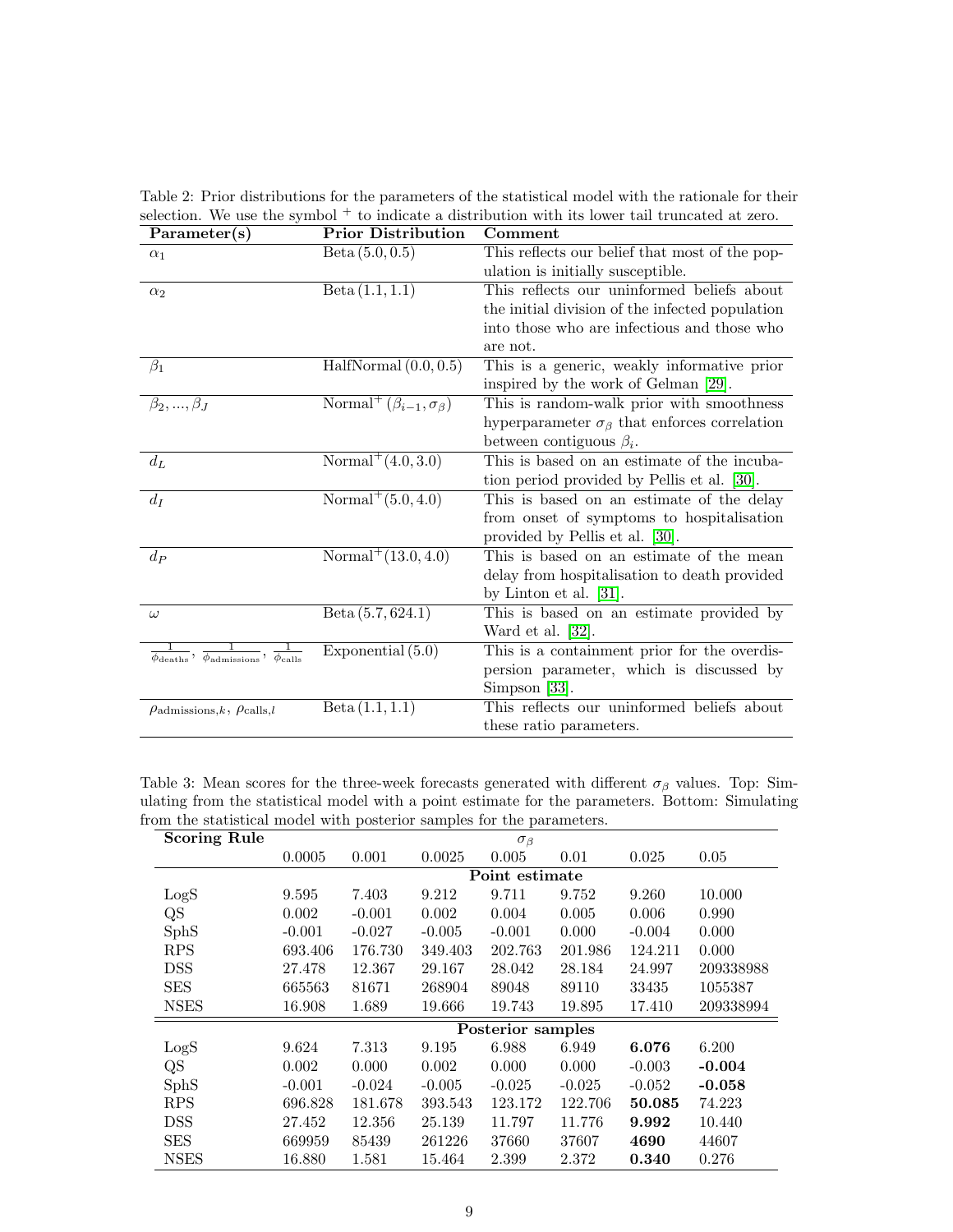point estimates. This observation highlights the importance of allowing uncertainty propagation from statistical inference to forecasting. The differences between the values produced by the two forecasting methods are small for the lowest smoothness hyperparameter value of 0.0005 but increase with  $\sigma_{\beta}$  until they become large and pronounced.

We have emboldened the best value for each of the mean scores, corresponding to the lowest value for the mean proper scores, LogS, QS, SphS, RPS, DSS, and SES, and the value closest to and less than one for NSES. We select the best NSES value in this way because values of less than one correspond to over-cautious forecasts, which are arguably less damaging in terms of their impact on decision making than over-confident forecasts, which have NSES values of greater than one. The majority of the best mean scores are for the posterior samples for the parameters and a  $\sigma_{\beta}$  value of 0.025. We can see that this forecast, shown in Figure [2](#page-10-0) (a), is over-cautious, which the NESE value correctly summarises. We can also see the forecast for the point estimate for the parameters in Figure [2](#page-10-0) (a). This forecast is biased because the mean resides outside the posterior distribution's region of high probability mass, as it does for the Hybrid Rosenbrock distribution [\[34\]](#page-13-12). Although most of the best mean scores are for a  $\sigma_\beta$  value of 0.025, the best values for the QS and SphS are for a smoothness hyperparameter value of 0.05. The differences, however, between the mean scores, 0.001 for QS and 0.006 for SphS, are relatively small and indicate little difference between the quality of the two forecasts when assessed with QS and SphS.

The forecast generated with the posterior samples for the parameters and a  $\sigma_\beta$  value of 0.005 has a NSES value of [2](#page-10-0).399, which indicates that it is over-confident. We can see in Figure 2 (b) that the forecast fails to predict most of the future observations and is indeed over-confident. The other scoring rules do not provide any information about the over-confidence of this forecast. We, therefore, believe that NSES's ability to distinguish between over-confidence and over-caution, given a single forecast, makes it a valuable diagnostic tool that should be used alongside proper scoring rules.

## <span id="page-9-0"></span>5 Conclusion

We have shown how to use simple scoring rules to develop a statistical model and improve its forecasting performance. The computational experiments presented in Section [4](#page-7-0) demonstrate that the statistical model introduced in Section [2](#page-0-0) provides the best forecasts when we use posterior samples for the parameters and a smoothness hyperparameter  $\sigma_{\beta}$  value of 0.025. We, therefore, advocate simple scoring rules for evaluating epidemiological forecasts and NSES specifically to establish if they are over-confident or over-cautious.

One of the significant limitations of simple scoring rules is that we can only use them to assess forecasts of observable variables. Epidemiological modellers cannot apply them to important latent quantities, such as the effective reproduction number  $R_t$  and the growth rate r, which they often forecast. Accordingly, the epidemiological community needs a method for assessing forecasts of quantities for which the truth is unknown. Simulation-Based Calibration (SBC) [\[35\]](#page-13-13) is a candidate method for this task, worth investigating further.

There are four worthwhile directions in which we can extend the statistical model presented in Section [2.](#page-0-0) The first direction involves adding components to the observation model described in Section [2.2](#page-4-3) to allow calibration with a greater quantity and diversity of surveillance data. The second direction involves modifying it to accommodate surveillance data from other countries. The third direction entails making the disease-specific, geography-independent parameters  $d_L$ ,  $d_I$ ,  $d_T$ , and  $\omega$  global to facilitate information sharing between regions, as is done by Birrell et al. [\[1\]](#page-11-0). The fourth and final direction involves removing the assumption that recovered individuals are indefinitely immune to reinfection, allowing reinfection, which is more realistic.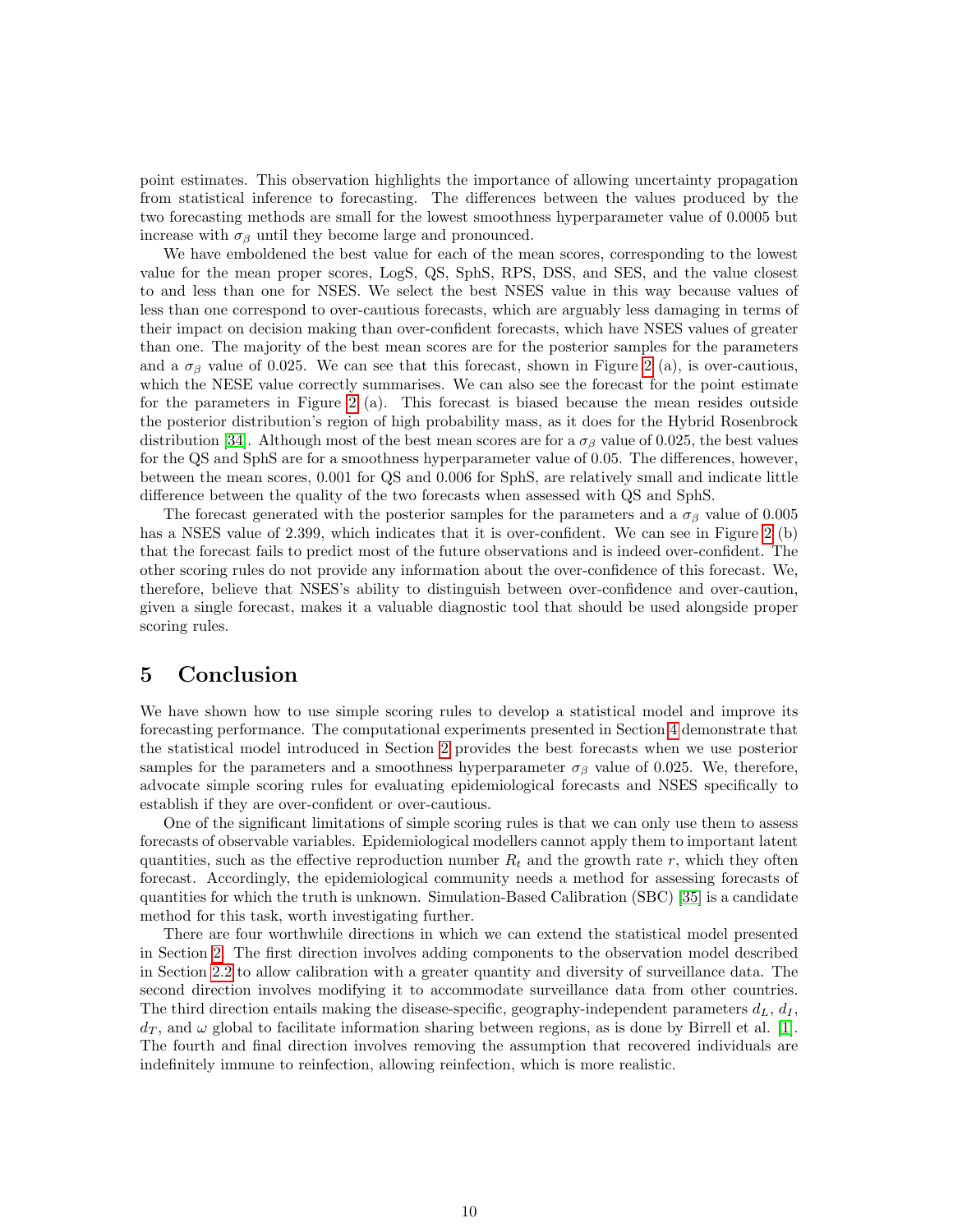

<span id="page-10-0"></span>Figure 2: Forecasts generated with point estimates and posterior samples for smoothness hyperparameter,  $\sigma_{\beta}$ , values of (a) 0.025 and (b) 0.005.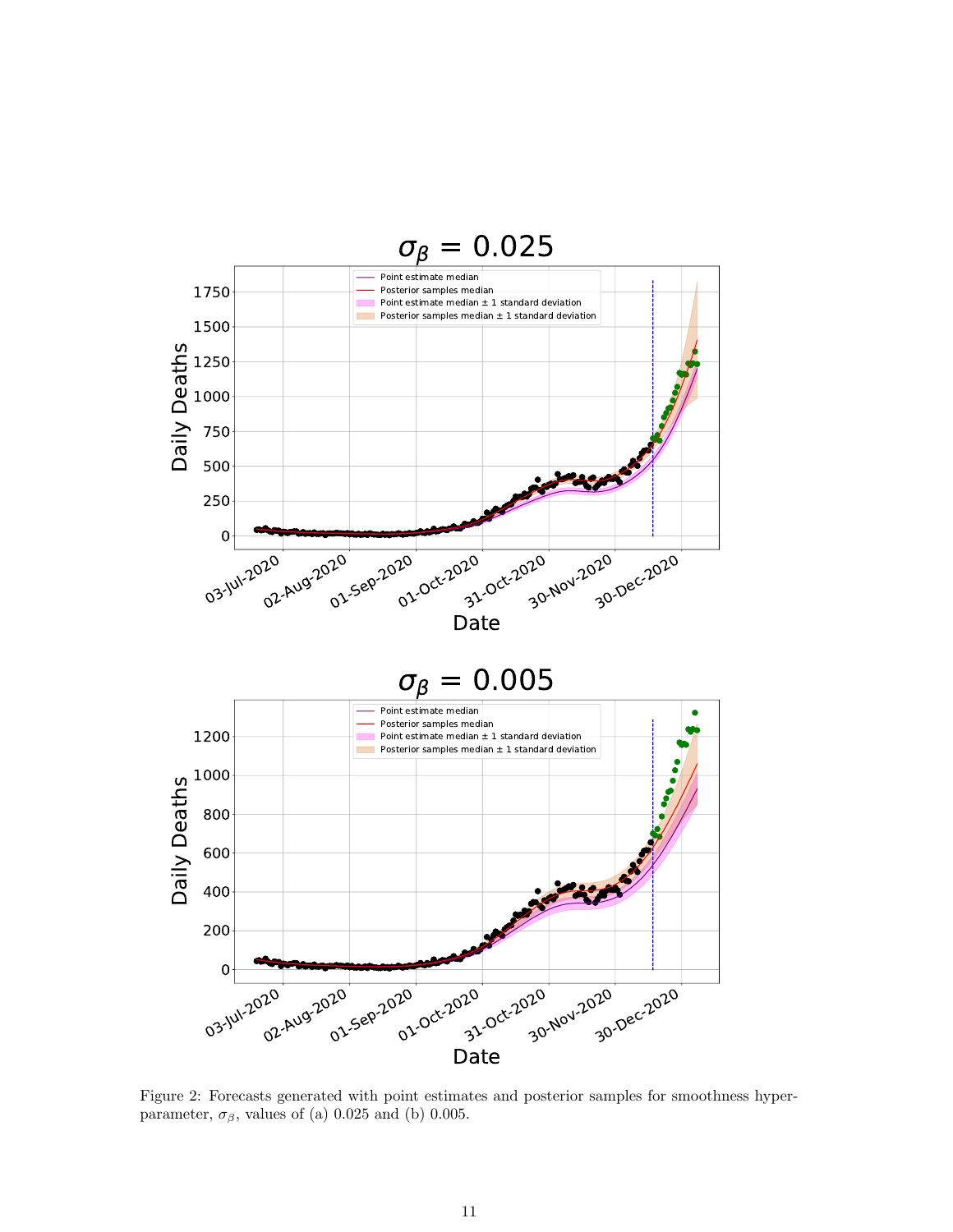# Data Accessibility

The code and data for the computational experiments are publically available on GitHub (https://github.com/codatmo/UniversityOfLiverpool PaperSubmission).

# Authors' Contributions

REM designed and implemented the statistical model, participated in the analyses and drafted the manuscript; CR carried out the computational experiments, participated in the analyses and helped draft the manuscript; SM conceived and supervised the work, participated in the analyses and critically revised the manuscript. All authors gave final approval for publication and agree to be held accountable for the work performed therein.

## Competing Interests

We declare that we have no competing interests.

# Funding

This work was supported by an ICASE Research Studentship jointly funded by EPSRC and AWE [EP/R512011/1]; a Research Studentship jointly funded by EPSRC and the ESRC Centre for Doctoral Training on Quantification and Management of Risk and Uncertainty in Complex Systems Environments [EP/L015927/1]; and EPSRC through the Big Hypotheses grant [EP/R018537/1].

# Acknowledgements

We thank Public Health England (PHE), the Joint Biosecurity Centre (JBC), and the UK Health Security Agency (UKHSA) for their support. We thank Breck Baldwin and Jose Storopoli for their help in advancing CoDatMo. We thank Veronica Bowman, Alexander Phillips and John Harris for their suggestions and Matthew Carter for configuring the HPC environment. We also thank the anonymous reviewers for their insightful comments, which helped improve the paper significantly.

# References

- <span id="page-11-0"></span>[1] Birrell P, Blake J, van Leeuwen E, Gent N, De Angelis D. 2021 Real-time nowcasting and forecasting of COVID-19 dynamics in England: the first wave. Phil. Trans. R. Soc. B 376: 20200279.
- <span id="page-11-1"></span>[2] Keeling MJ, Dyson L, Guyver-Fletcher G, Holmes A, Semple MG, ISARIC4C Investigators, Tildesley M, Hill EM. 2020 Fitting to the UK COVID-19 outbreak, short-term forecasts and estimating the reproductive number. medRxiv.
- <span id="page-11-2"></span>[3] Abbott S, Hellewell J, Thompson RN et al. 2020 Estimating the time-varying reproduction number of SARS-CoV-2 using national and subnational case counts [version 2; peer review: 1 approved with reservations]. Wellcome Open Res, 5:112.
- <span id="page-11-3"></span>[4] Cramer EY, Lopez VK, Niemi J, George GE, Cegan JC, Dettwiller ID, England WP, Farthing MW, Hunter RH, Lafferty B, Linkov I. 2021 Evaluation of individual and ensemble probabilistic forecasts of COVID-19 mortality in the US. medRxiv.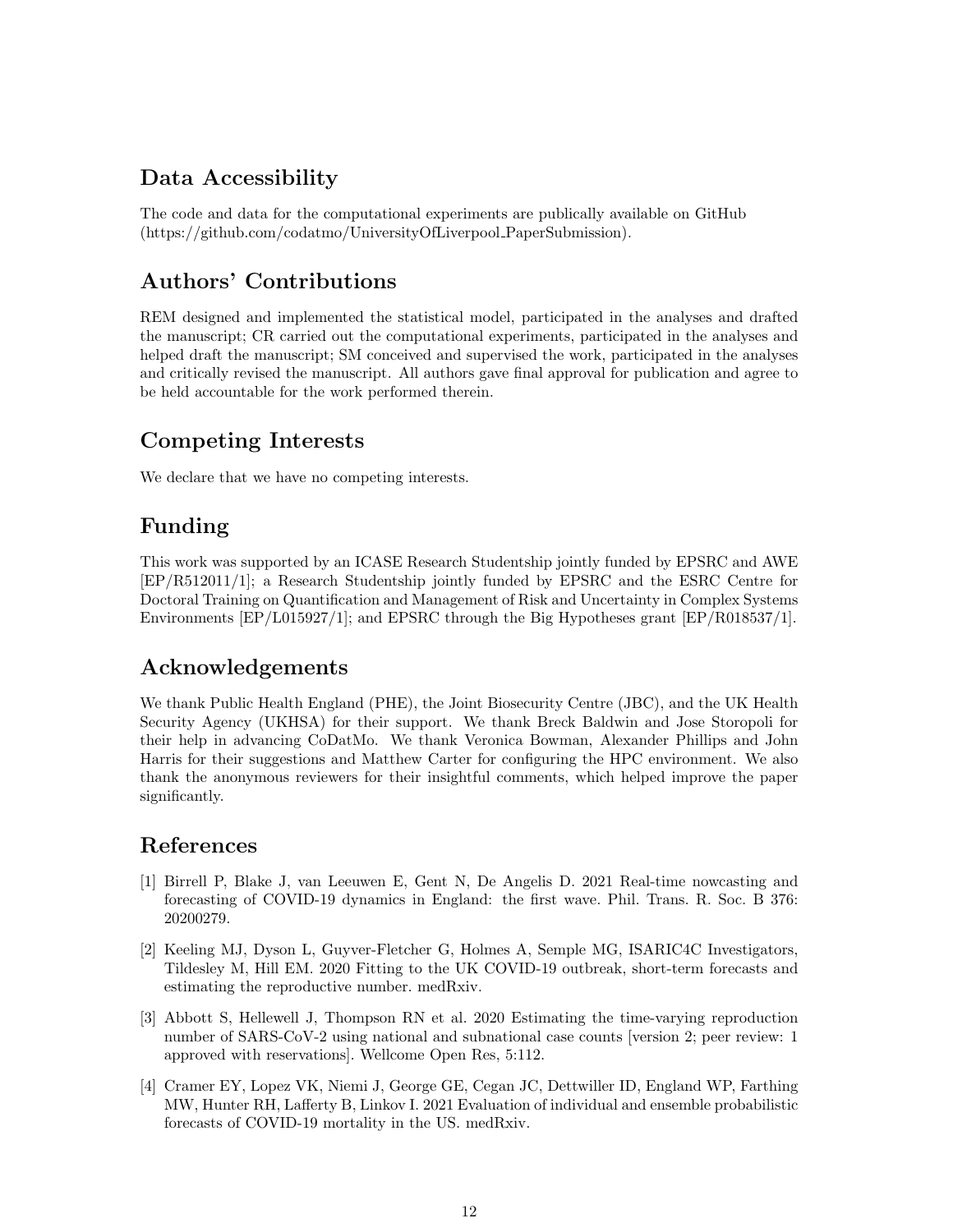- <span id="page-12-0"></span>[5] Funk S, Abbott S, Atkins BD, Baguelin M, Baillie JK, Birrell P, Blake J, Bosse NI, Burton J, Carruthers J, Davies NG. 2020 Short-term forecasts to inform the response to the Covid-19 epidemic in the UK. medRxiv preprint-BMJ Yale.
- <span id="page-12-1"></span>[6] Maishman T, Schaap S, Silk DS, Nevitt SJ, Woods DC, Bowman VE. 2021 Statistical methods used to combine the effective reproduction number,  $R(t)$ , and other related measures of COVID-19 in the UK. arXiv preprint [arXiv:2103.01742.](http://arxiv.org/abs/2103.01742)
- <span id="page-12-2"></span>[7] CoDatMo. 2021 Welcome to the CoDatMo site. See https://codatmo.github.io (accessed 9 September 2021).
- <span id="page-12-3"></span>[8] Carpenter B, Gelman A, Hoffman MD, Lee D, Goodrich B, Betancourt M, Brubaker M, Guo J, Li P, Riddell A. 2017 Stan: A Probabilistic Programming Language. Journal of Statistical Software, 76(1), 1 - 32.
- <span id="page-12-4"></span>[9] Storopoli J, Santos ALMF, Pellini ACG, Baldwin B. 2021 Simulation-Driven COVID-19 Epidemiological Modeling with Social Media. arXiv, 2106.11686.
- <span id="page-12-5"></span>[10] UK Government. 2021 Reproduction number (R) and growth rate: methodology. See https://www.gov.uk/government/publications/reproduction-number-r-and-growthrate-methodology/reproduction-number-r-and-growth-rate-methodology (accessed 21 September 2021).
- <span id="page-12-6"></span>[11] Kermack WO and McKendrick AG. 1927 A contribution to the mathematical theory of epidemics. Phil. Trans. R. Soc. A.
- <span id="page-12-7"></span>[12] UK Government. 2021 Coronavirus (COVID-19) in the UK. See https://coronavirus.data.gov.uk (accessed 13 September 2021).
- <span id="page-12-8"></span>[13] Stan Development Team. 2021 Negative binomial distribution (alternative parameterization). See https://mc-stan.org/docs/2 27/functions-reference/nbalt.html (accessed 13 September 2021).
- <span id="page-12-9"></span>[14] NHS Digital. 2021 Potential Coronavirus (COVID-19) symptoms reported through NHS Pathways and 111 online. See https://digital.nhs.uk/data-andinformation/publications/statistical/mi-potential-covid-19-symptoms-reported-throughnhs-pathways-and-111-online/latest (accessed 14 September 2021).
- <span id="page-12-10"></span>[15] Leclerc QJ, Nightingale ES, Abbott S, CMMID COVID-19 Working Group, Jombart T. 2021 Analysis of temporal trends in potential COVID-19 cases reported through NHS Pathways England. Sci Rep 11, 7106.
- <span id="page-12-11"></span>[16] Good IJ. 1952 Rational decisions. Journal of the Royal Statistical Society, Series B, Methodological 14, 107-114.
- <span id="page-12-12"></span>[17] Wecker WE. 1989 Assessing the Accuracy of Time Series Model Forecasts of Count Observations. Journal of Business and Economic Statistics 7, 418-419.
- <span id="page-12-13"></span>[18] Czado C, Gneiting T and Held L. 2009 Predictive Model Assessment for Count Data. Biometrics, 65(4), pp.1254-1261.
- <span id="page-12-14"></span>[19] Epstein ES. 1969 A Scoring System for Probability Forecasts of Ranked Categories. Journal of Applied Meteorology 8, 985-987.
- <span id="page-12-15"></span>[20] Gneiting T and Raftery AE. 2007 Strictly Proper Scoring Rules, Prediction, and Estimation. Journal of the American Statistical Association 102, 359-378.
- <span id="page-12-16"></span>[21] Carroll SS and Cressie N. 1997 Spatial modeling of snow water equivalent using covariances estimated from spatial and geomorphic attributes. Journal of Hydrology 190, 42-59.